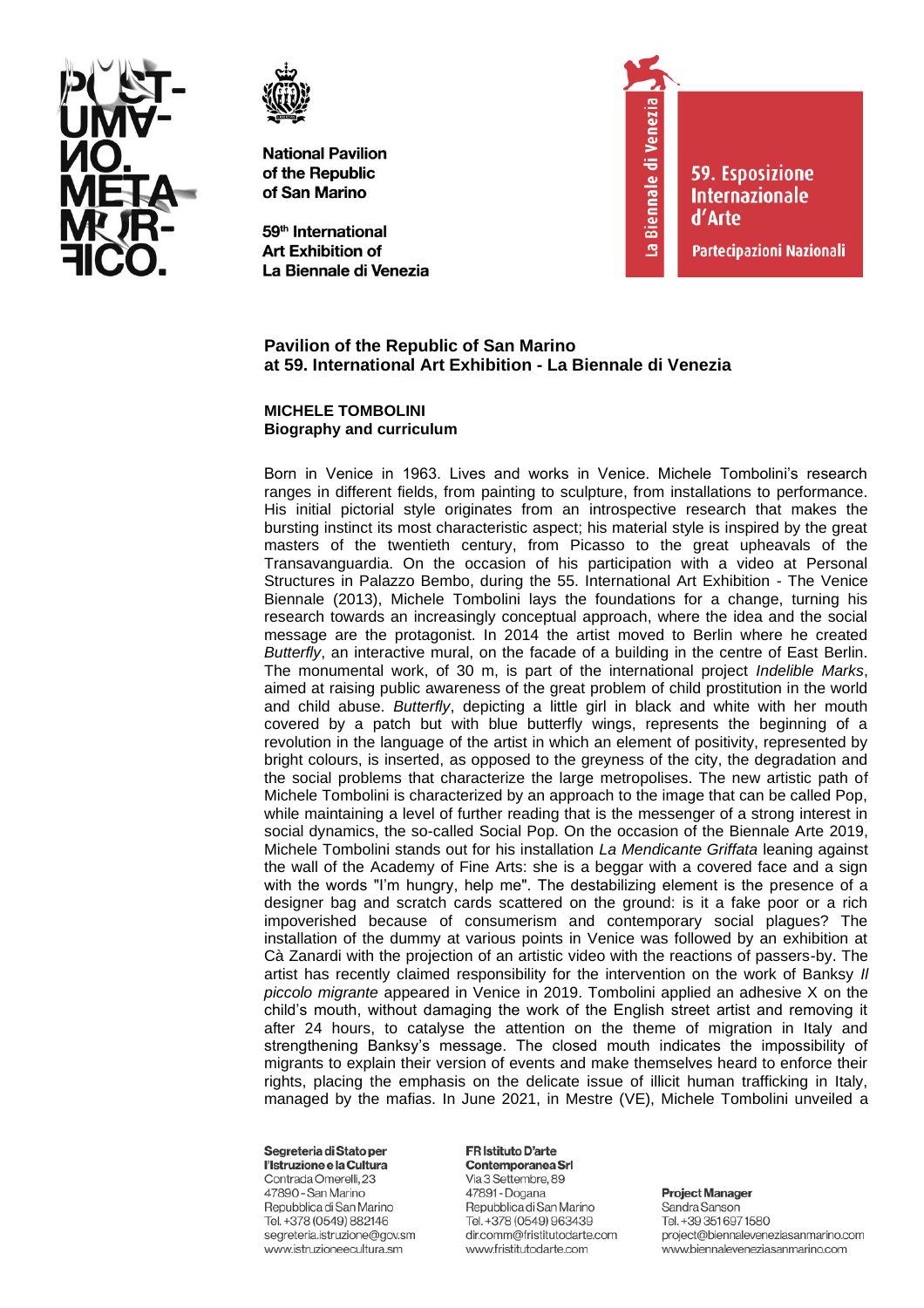



59<sup>th</sup> International **Art Exhibition of** La Biennale di Venezia



**59. Esposizione Internazionale** d'Arte

Partecipazioni Nazionali

new artistic project, *X Square*. A sculptural installation, located in the middle of the square of Calle Corte Legrenzi, conceived as a symbol of optimism and trust for all people hard hit by the pandemic and who still suffer from the economic and social consequences of this emergency. That presented in Mestre is the first work of a traveling project with which the artist will bring in the coming months his message of universal hope in the main squares of the world. In October 2021 Michele Tombolini declared the authorship of the project *The voice OFF the planet* in collaboration with the group Extinction Rebellion: this is a non-violent artistic initiative dedicated to the environment, which saw the installation of paper-made skulls on the monuments of several Italian cities including Milan, Venice and Rome. The skulls represent the imminent death of the planet that sees us all responsible, but the shrubs and wreaths of pine needles and ivy leaves that come out symbolize hope in a change, in a rebirth of the planet. The X returns on the mouth, a symbol of censorship, the same censorship that the Venetian artist tries to fight in his works and installations, giving voice to anyone who cannot speak.

# **Solo Exhibitions and Installations**

2021 Michele Tombolini X *Extinction Rebellion*, Installation *The voice OFF the planet*, Italy

*Italia Contemporary art for the marginalized*, auction in collaboration with Christie's, Il Cigno Edizioni and Alliance for African Assistance Italy, Rome, Italy

*X Square Sculpture*, installation, Calle Corte Legrenzi, Mestre (VE), Italy *Arazzi Animalier*, curated by Simona Gervasio, Il Salotto di Milano, Milan, Italy

- 2020 *Nocomment,* installation with an X on the mouth of Il piccolo migrante of Banksy, Venezia, Italy
- 2019 Solo show, curated by Elisabetta Scantamburlo, Hysteria Gallery, Milan, Italy *La Mendicante*, organized by ITSLIQUID GROUP, curated by Luca Curci and Cris Contini Contemporary, Residenza Cà Zanardi, Venezia, Italy *La Mendicante*, installation in several location of Venice during la Biennale Arte 2019, Venice, Italy
- 2016 Spazio Iqos for Philippe Morris, Milan, Italy
- 2015 *Indelible marks*, Vecchiato New Art Gallery, Padova, Italy
- 2014 *Butterfly*, installation at Krossenerstrasse 36, Friedrichein, Berlino, Germany *Beauty and The Beast*, Green Art Asia, Hong Kong, China Emerson Art Gallery, Berlin, Germany
- 2012 Vain Art Gallery, Mestre (VE), Italy
- 2011 *E luce fù*, Palazzo delle Prigioni, Venice, Italy
- 2010 Live painting, Galleria Berga, Vicenza, Italy
- 2009 *Luce in Bioritmo Cromatico*, Palazzo Michiel, Venice, Italy

Segreteria di Stato per l'Istruzione e la Cultura Contrada Omerelli, 23 47890 - San Marino Repubblica di San Marino Tel. +378 (0549) 882146 segreteria.istruzione@gov.sm www.istruzioneecultura.sm

FR Istituto D'arte

Contemporanea Srl Via 3 Settembre, 89 47891 - Dogana Repubblica di San Marino Tel. +378 (0549) 963439 dir.comm@fristitutodarte.com www.fristitutodarte.com

**Project Manager** Sandra Sanson Tel. +39 351 697 1580 project@biennaleveneziasanmarino.com

www.biennaleveneziasanmarino.com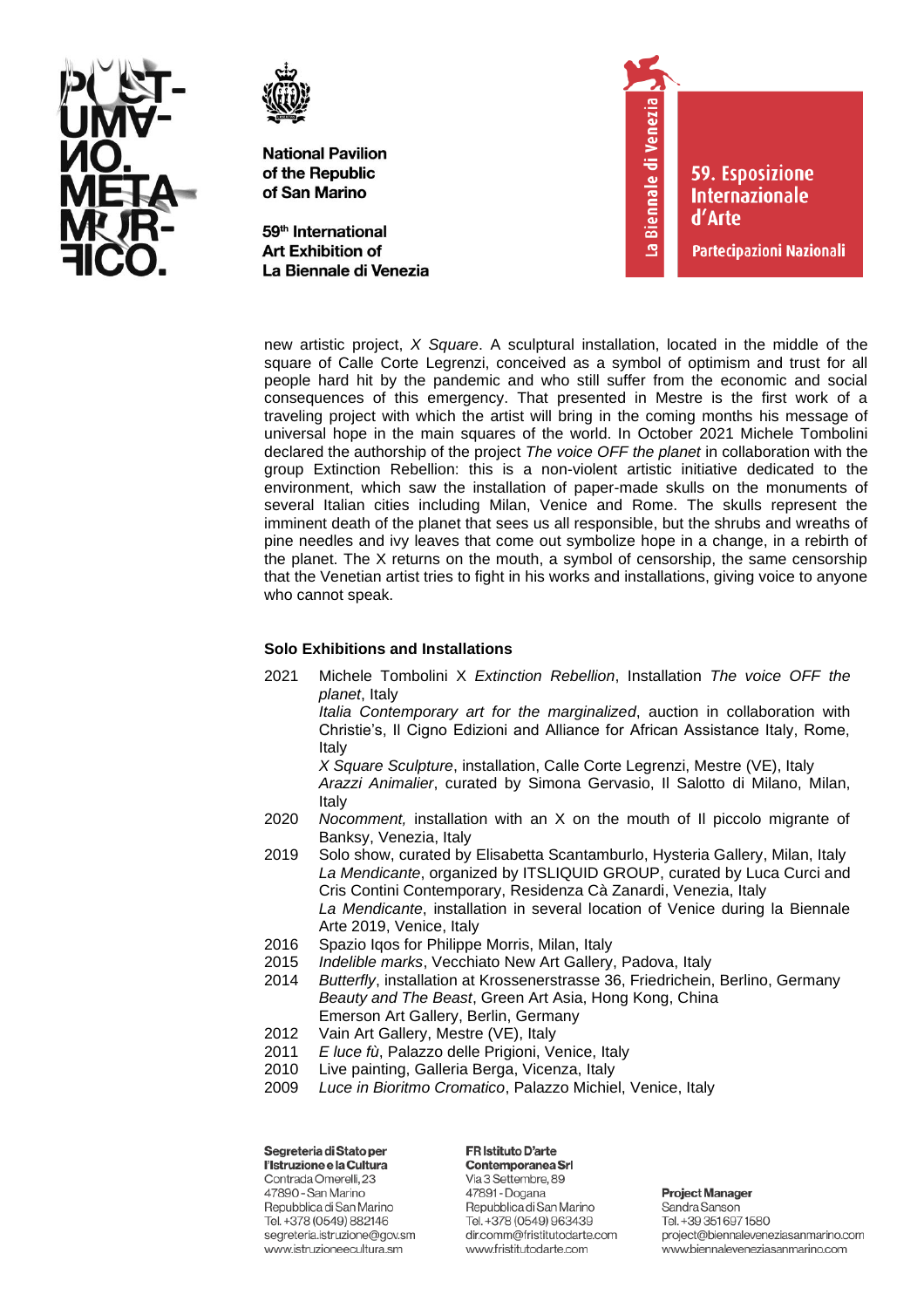



59<sup>th</sup> International **Art Exhibition of** La Biennale di Venezia



59. Esposizione **Internazionale** d'Arte

Partecipazioni Nazionali

2008 Galleria Parentesi Studia, Vittorio Veneto, Treviso, Italy

### Segreteria di Stato per

l'Istruzione e la Cultura Contrada Omerelli, 23 47890 - San Marino Repubblica di San Marino Tel. +378 (0549) 882146 segreteria.istruzione@gov.sm www.istruzioneecultura.sm

# FR Istituto D'arte

Contemporanea Srl Via 3 Settembre, 89 47891 - Dogana Repubblica di San Marino Tel. +378 (0549) 963439 dir.comm@fristitutodarte.com www.fristitutodarte.com

### **Project Manager**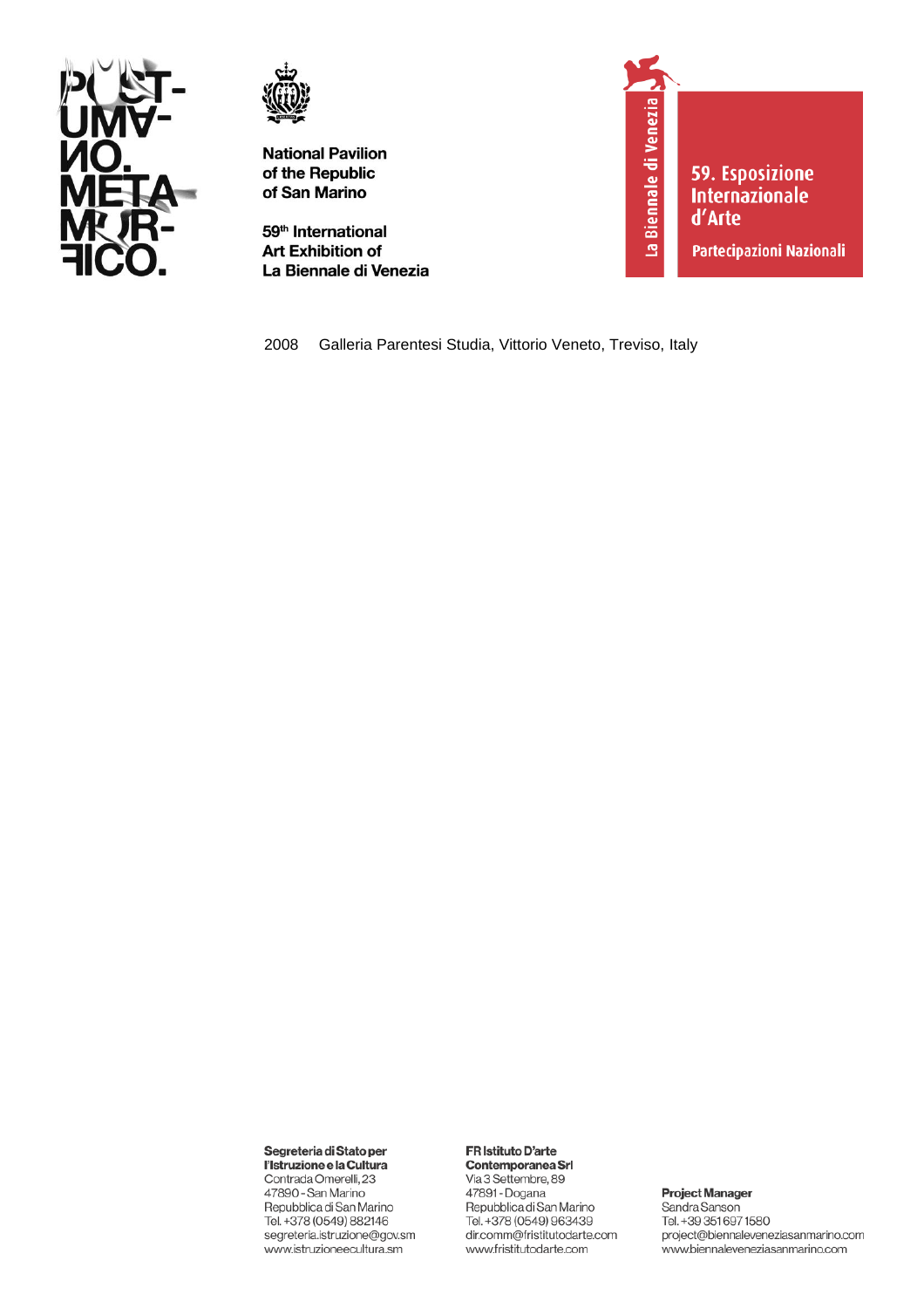



59<sup>th</sup> International **Art Exhibition of** La Biennale di Venezia La Biennale di Venezia

**59. Esposizione** 

**Internazionale** 

**Partecipazioni Nazionali** 

d'Arte

## **Group Exhibitions**

- 2021 *Real Art #6*, Musei Civici Viggiutesi Enrico Butti, Varese, Italy
- 2019 Bugno Artgallery, Venice, Italy
- 2018 *Al di là dei limiti,* curated by Aurora Bolandrin and Flaminia Valentini, Villa Burba, Rho (MI), Italy *Noi no. Noi no, noi! La violenza no*, ri-personal exhibition at Palazzo della Regione Lombardia, Milan, Italy Cool-Air, Hysteria Gallery, Milan, Italy
- 2017 Spazio Tethis, Venice, Italy
- 2016 *Serie Butterfly*, Spazio TID, Milan, Italy Contini Art Factory, Venice, Italy
- 2014 Spazio Tadini, Milan, Italy *Intermezzo 21*, Emerson Art Gallery, Berlin, Germany *ArtRooms*, London, Italy
- 2013 *Personal Structures*, Biennale Arte 2013, Palazzo Bembo, Venice, Italy
- 2010 Galleria Santo Stefano, Venice, Italy Galleria Viola, Novara, Italy
- 2009 Galleria Barbara Paci, Pietrasanta (LU), Italy
- 2008 Artenvielfalt, Munich, Germany *Missart*, Limone del Garda (BS), Italy
- 2004 *Sette + uno, i sette peccati mortali +uno*, Extendo Artis, Bassano del Grappa (VI), Italy

## **Fairs**

- 2016 Precious7, in occasion of Art Basel, Miami, USA
- 2015 Art Fair Bergamo, Bergamo, Italy
- 2006 Miart, Milan, Italy
- 2002 ART Innsbruck, Innsbruck, Austria
- 2004- ArtePadova, Padova, Italy
- 2008 ArtVerona, Verona, Italy
- 2005 Art Gent, Gent, Belgium
- 2004 Shanghai Art Fair, Shanghai, China
- 2003 ArtMuc, Munich, Germany
- 2002 ART Innsbruck, Innsbruck, Austria

## Segreteria di Stato per

l'Istruzione e la Cultura Contrada Omerelli, 23 47890 - San Marino Repubblica di San Marino Tel. +378 (0549) 882146 segreteria.istruzione@gov.sm www.istruzioneecultura.sm

# FR Istituto D'arte

Contemporanea Srl Via 3 Settembre, 89 47891 - Dogana Repubblica di San Marino Tel. +378 (0549) 963439 dir.comm@fristitutodarte.com www.fristitutodarte.com

#### **Project Manager**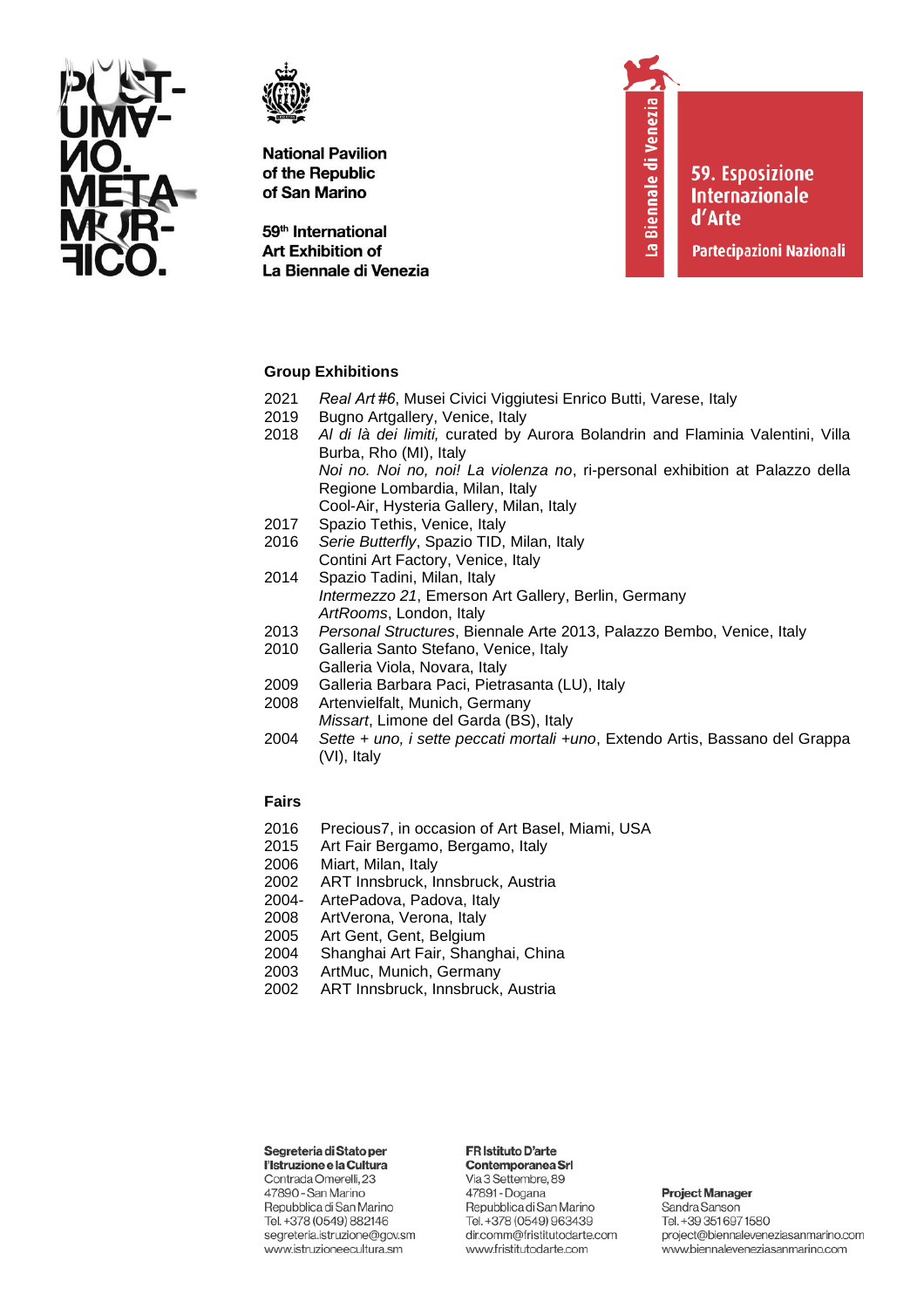



59<sup>th</sup> International **Art Exhibition of** La Biennale di Venezia



**59. Esposizione Internazionale** d'Arte

Partecipazioni Nazionali

# Padiglione della Repubblica di San Marino alla 59. Esposizione Internazionale d'Arte - La Biennale di Venezia

## **MICHELE TOMBOLINI** Biografia e curriculum

Nato a Venezia nel 1963. Vive e lavora a Venezia. La ricerca di Michele Tombolini spazia in diversi campi, dalla pittura alla scultura, dalle installazioni alla performance. Il suo stile pittorico iniziale trae origine da una ricerca introspettiva che fa dell'istintività prorompente il suo aspetto più caratteristico; il suo stile materico è ispirato dai grandi maestri del Novecento, da Picasso fino ai grandi sconvolgimenti della Transavanguardia. In occasione della sua partecipazione con un video a Personal Structures a Palazzo Bembo, durante la 55. Esposizione Internazionale d'Arte - La Biennale di Venezia (2013), Michele Tombolini pone le basi per un cambiamento, rivolgendo la sua ricerca verso un approccio sempre più concettuale, dove l'idea e il messaggio sociale la fanno da padrone. Nel 2014 l'artista si trasferisce a Berlino dove realizza Butterfly, opera murale interattiva, sulla facciata di un palazzo nel centro di Berlino est. L'opera monumentale, di 30 m, si inserisce nel contesto del progetto internazionale *Indelible Marks*, volto a sensibilizzare il pubblico nei confronti del grande problema della prostituzione infantile nel mondo e dell'abuso di minori. Butterfly, raffigurante una bambina in bianco e nero con la bocca coperta da un cerotto ma con delle ali blu di farfalla, rappresenta il principio di una rivoluzione nel linguaggio dell'artista in cui si inserisce un elemento di positività, rappresentato dai colori brillanti, in contrapposizione al grigiore della città, al degrado e ai problemi sociali che caratterizzano le grandi metropoli. Il nuovo percorso artistico di Michele Tombolini si caratterizza per un approccio all'immagine che può essere definito Pop, mantenendo però un livello di lettura ulteriore che si fa messaggero di un interesse spiccato per le dinamiche sociali, il cosiddetto Social Pop. In occasione della Biennale Arte 2019, Michele Tombolini si fa notare per la sua installazione La Mendicante Griffata appoggiata al muro dell'Accademia di Belle Arti: si tratta di una donna mendicante con il viso coperto e un cartello con scritto "Ho fame aiutatemi". L'elemento destabilizzante è la presenza di una borsa griffata e dei gratta e vinci sparsi a terra: si tratta di una finta povera o una ricca impoverita a causa del consumismo e delle piaghe sociali contemporanee? L'installazione del manichino in vari punti di Venezia è stata seguita da una esposizione presso Cà Zanardi con la proiezione di un video artistico con le reazioni dei passanti. L'artista ha recentemente rivendicato l'intervento sull'opera di Banksy Il piccolo migrante, comparsa a Venezia nel 2019. Tombolini ha applicato una X adesiva sulla bocca del bambino, senza danneggiare l'opera dello street artist inglese e rimuovendola dopo 24 ore, a catalizzare l'attenzione sul tema delle migrazioni in Italia e rafforzando il messaggio di Banksy. La bocca tappata sta ad indicare l'impossibilità dei migranti di spiegare la loro versione dei fatti e farsi ascoltare per far rispettare i propri diritti, ponendo l'accento sulla questione delicata del traffico umano illecito in Italia,

### Segreteria di Stato per

l'Istruzione e la Cultura Contrada Omerelli, 23 47890 - San Marino Repubblica di San Marino Tel. +378 (0549) 882146 segreteria.istruzione@gov.sm www.istruzioneecultura.sm

#### **FR Istituto D'arte** Contemporanea Srl

Via 3 Settembre, 89 47891 - Dogana Repubblica di San Marino Tel. +378 (0549) 963439 dir.comm@fristitutodarte.com www.fristitutodarte.com

**Project Manager**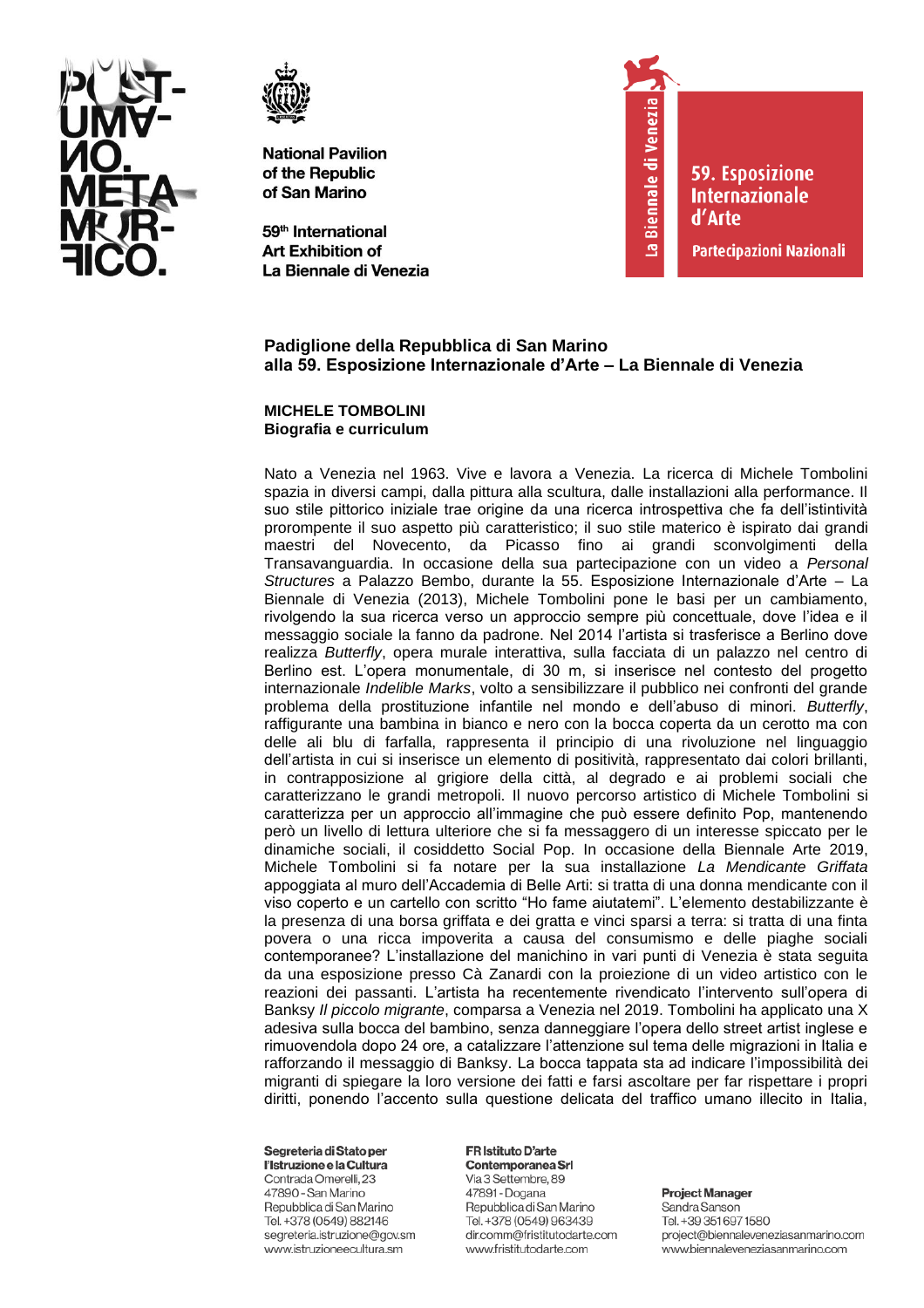



59<sup>th</sup> International **Art Exhibition of** La Biennale di Venezia



**59. Esposizione Internazionale** d'Arte

Partecipazioni Nazionali

gestito dalle mafie. Nel giugno 2021, a Mestre (VE), Michele Tombolini ha svelato un nuovo progetto artistico, *X Square*. Un'installazione scultorea, posta al centro della piazzetta di Calle Corte Legrenzi, concepita come simbolo di ottimismo e fiducia per tutte le persone duramente colpite dalla pandemia e che ancora soffrono delle conseguenze economiche e sociali di questa emergenza. Quella presentata a Mestre è la prima opera di un progetto itinerante con il quale l'artista porterà nei prossimi mesi il suo messaggio di speranza universale nelle principali piazze del mondo. Nell'ottobre 2021 Michele Tombolini ha dichiarato la paternità del progetto *The voice OFF the planet* in collaborazione con il gruppo *Extinction Rebellion*: si tratta di un'iniziativa artistica non violenta dedicata all'ambiente, che ha visto l'installazione di teschi di cartapesta sui monumenti di diverse città italiane tra le quali Milano, Venezia e Roma. I teschi rappresentano l'imminente morte del pianeta che ci vede tutti responsabili, ma gli arbusti e le corone di aghi di pino e foglie d'edera che fuoriescono simboleggiano la speranza in un cambiamento, in una rinascita del pianeta. Ritorna la X sulla bocca, simbolo di censura, la stessa censura che l'artista veneziano cerca di combattere nelle sue opere e installazioni, dando voce a chiunque non possa parlare.

# **Mostre Personali e Installazioni**

2021 Michele Tombolini X *Extinction Rebellion*, Installazione *The voice OFF the planet*, Italia

*Italia Contemporary art for the marginalized*, asta in collaborazione con Christie's, Il Cigno Edizioni e Alliance for African Assistance Italy, Roma, Italia

*X Square Sculpture*, installazione, Calle Corte Legrenzi, Mestre (VE), Italia *Arazzi Animalier*, a cura di Simona Gervasio, Il Salotto di Milano, Milano, Italia

- 2020 *Nocomment, i*nstallazione X sulla bocca de *Il piccolo migrante di Banksy*, Venezia, Italia
- 2019 Personale, a cura di Elisabetta Scantamburlo, Hysteria Gallery, Milano, Italia *La Mendicante*, organizzata da ITSLIQUID GROUP, a cura di Luca Curci e Cris Contini Contemporary, Residenza Cà Zanardi, Venezia, Italia *La* Mendicante, installazione in diversi punti di Venezia durante la Biennale Arte 2019, Venezia, Italia
- 2016 Spazio Iqos per Philippe Morris, Milano, Italia
- 2015 *Indelible marks*, Vecchiato New Art Gallery, Padova, Italia
- 2014 *Butterfly*, installazione presso Krossenerstrasse 36, Friedrichein, Berlino, Germania *Beauty and The Beast*, Green Art Asia, Hong Kong, Cina
	- Emerson Art Gallery, Berlino, Germania
- 2012 Vain Art Gallery, Mestre (VE), Italia
- 2011 *E luce fù*, Palazzo delle Prigioni, Venezia, Italia

Segreteria di Stato per l'Istruzione e la Cultura Contrada Omerelli, 23 47890 - San Marino Repubblica di San Marino Tel. +378 (0549) 882146 segreteria.istruzione@gov.sm www.istruzioneecultura.sm

FR Istituto D'arte Contemporanea Srl Via 3 Settembre, 89 47891 - Dogana Repubblica di San Marino Tel. +378 (0549) 963439 dir.comm@fristitutodarte.com

www.fristitutodarte.com